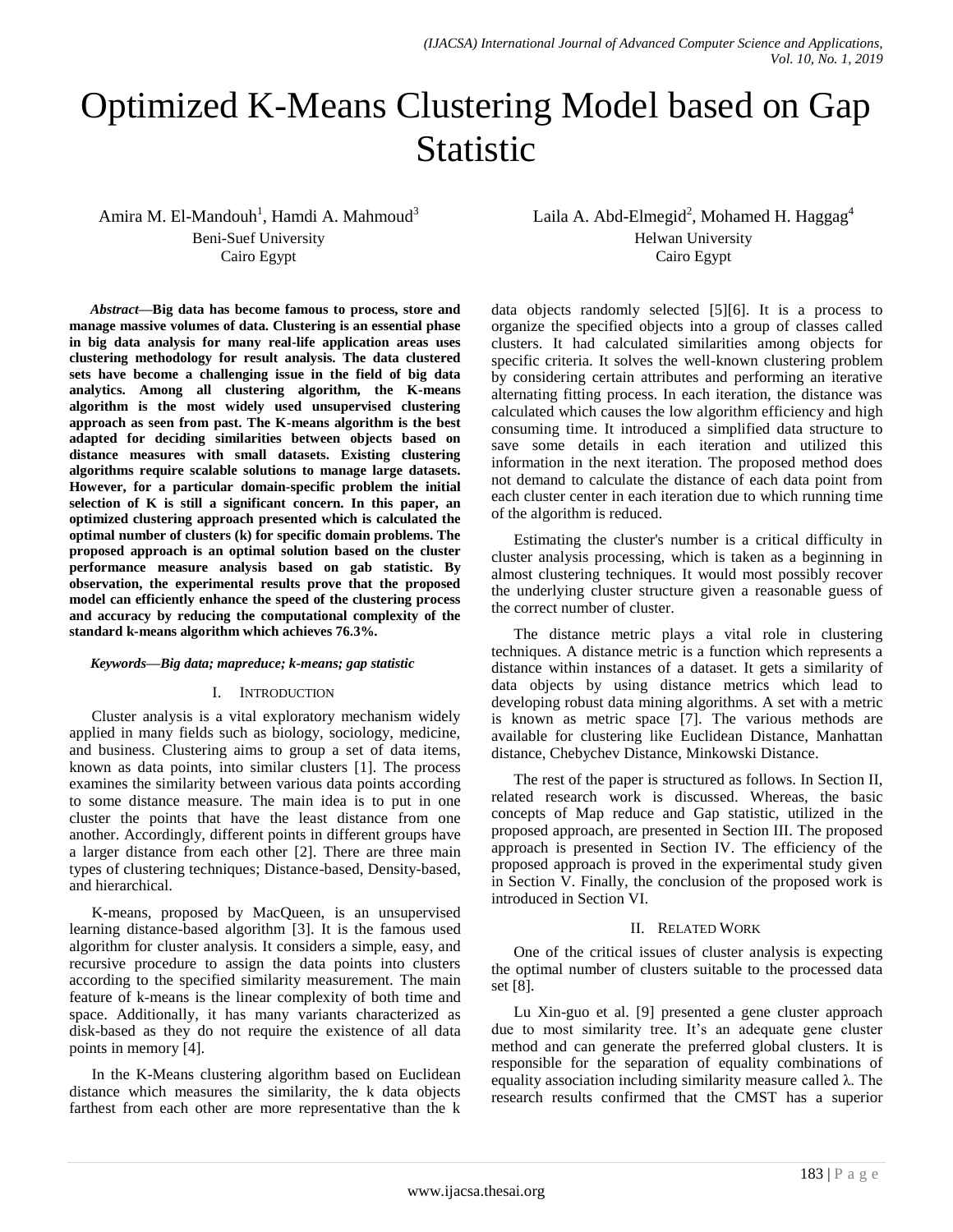performance on classical cluster approaches of K-means and SOM. According to their work, the Gap statistic is recommended to estimate the most optimal similarity measure λ and an optimal self-adaptive gene cluster method based on CMST (OS-CMST). The clustering algorithm of OS-CMST can obtain the relevant similarity measure threshold and then the number of clusters. The standard difficulty of SOM and Kmeans is the amount of groups is determined at the beginning. Keyan Cao et al. [10] concentrated on the clustering of multidimensional mass data based on density in MapReduce. The researcher emphasis that the classical clustering algorithm cannot be applied to the important modern data on the mass multidimensional data processing speed requirements and the standard clustering algorithm does not consider the multidimensional characteristics of the data itself. So, their paper proposed proposes a large-scale multidimensional data clustering algorithm based on density and information entropy. The algorithm uses the idea of DBSCAN clustering algorithm.

Jianlou Lou [11] proposed an optimized gap statistics algorithm based on area density statistics method. Their algorithm applied bad data. By observation, it decreases the computational complexity of iterative computation processing. Also, it improves the computing speed and computing time decreased.

Sithara et al. [12] presented a hybrid clustering algorithm KHM-ABC that is a combination of K-harmonic means & ABC algorithm to achieve a perfect clustering. The results indicated that the performance is better than the other algorithms concerning the quality of clusters. KHM-ABC used artificial bee colony algorithm to optimize K-harmonic means clustering algorithm, and ABC algorithm provides global optimum solutions. The datasets used are iris, wine, yeast, and spam. Cluster quality was checked using silhouette index scores. Silhouette index scores calculated for KHM-ABC, ABC, K-means K-harmonic means and PAM. The performance of KHM-ABC was high compared to the other algorithms. The value of k is not self-learned. In the preprocessing stage, the k value was fixed using gap statistics method and silhouette width method.

Ruqi Zhang et al. [13] preferred a two-step optimization approach for large-scale sparse clustering: the first, k-means clustering over the large-scale data to generate the primary clustering results; the second, clustering learning over the initial findings by developing a spare coding algorithm. The model ensures the scalability of the second round for largescale data. Also, researchers apply non-linear approximation and dimension reduction algorithms to speed up the sparse coding methods. By using synthetic and real-world datasets, the experimental results demonstrate the promising performance of the LSSC algorithm.

Archana Singh et al. [7] implemented the k-means approach using three different metrics; Euclidean, Manhattan, and Minkowski distance metrics. The research concluded in its comparative study that K-means gives the best performance when using Euclidean distance metric.

A detailed discussion of k-means and its main features is presented in [14]. Also, the study focused on the limitations and how they can be reduced. The study highlighted the criticality of the issue of estimating the suitable number of clusters.

Due to our prior work in clustering on big data, parallel K-Means algorithm showed that it is very efficient and takes less time to build the clusters. It is also very easy to implement. The drawbacks of this algorithm the number of clusters formed by this algorithm is fixed. In the classic k-means, the cluster centers are chosen depend on data chunk in mappers thus different clusters are formed during different runs for same input dataset. The main contribution of this work that the number clusters formed by this clustering algorithm is automated based on gap statistics evaluation criterion. It is hard to apply data mining clustering techniques in Big Data because of the great mass of data and the complexity of clustering algorithms which have very high treatment costs [15].

# III. PRELIMINARIES

The proposed model considers: firstly, the MapReduce programming model which trade with big datasets. Secondly, Gap statistic measure to optimize the number of clusters in the k-means technique. The following section explains in details the tw*o concepts.*

# *A. MapReduce Model*

MapReduce is considered as an important programming paradigm for processing and generating big datasets with a parallel, distributed algorithm [15]. It assumes that the Maps are independent and executes them in a parallel manner. MapReduce consists of two main functions known as Map function and Reduce function. In the Map stage, the big dataset is splitted into a set of mappers. Each mapper contains sub-dataset which called data chunk. The Map function has a pair <key, value> that associates the input data. In the Reduce stage, the lowest nodes reach their results back to the parent node which had asked them It computes a partial result using the Reduce function including all the corresponding values for the identical key to a unique pair  $\langle \text{key}, \text{value} \rangle$  that shown in Fig. 1.

# *B. Gap Statistics*

The gap statistic was developed by Tibshirani et al. [16]. It is a kind of data mining algorithm aims to improve the clustering process by efficient estimation of the best number of clusters. This method is designed to apply to any cluster technique and distance measure. K-means algorithm is executed to determine the number of clusters in a given dataset. It calculates sum of the distance of all objects from cluster mean which known as the dispersion. It creates some amount of sample datasets of original and gets the mean dispersion of these sample datasets. Every gap is described as a logarithmic difference between the mean dispersion of reference datasets and dispersion of the original dataset [12]. The gap is maximized when applying the minimum value of k. The idea behind their approach was to find a way to standardize the comparison of logWk with a null reference distribution of the data [17]. So, the optimal number of clusters K is the value for which logWk comes the farthest below this reference curve in Fig. 2.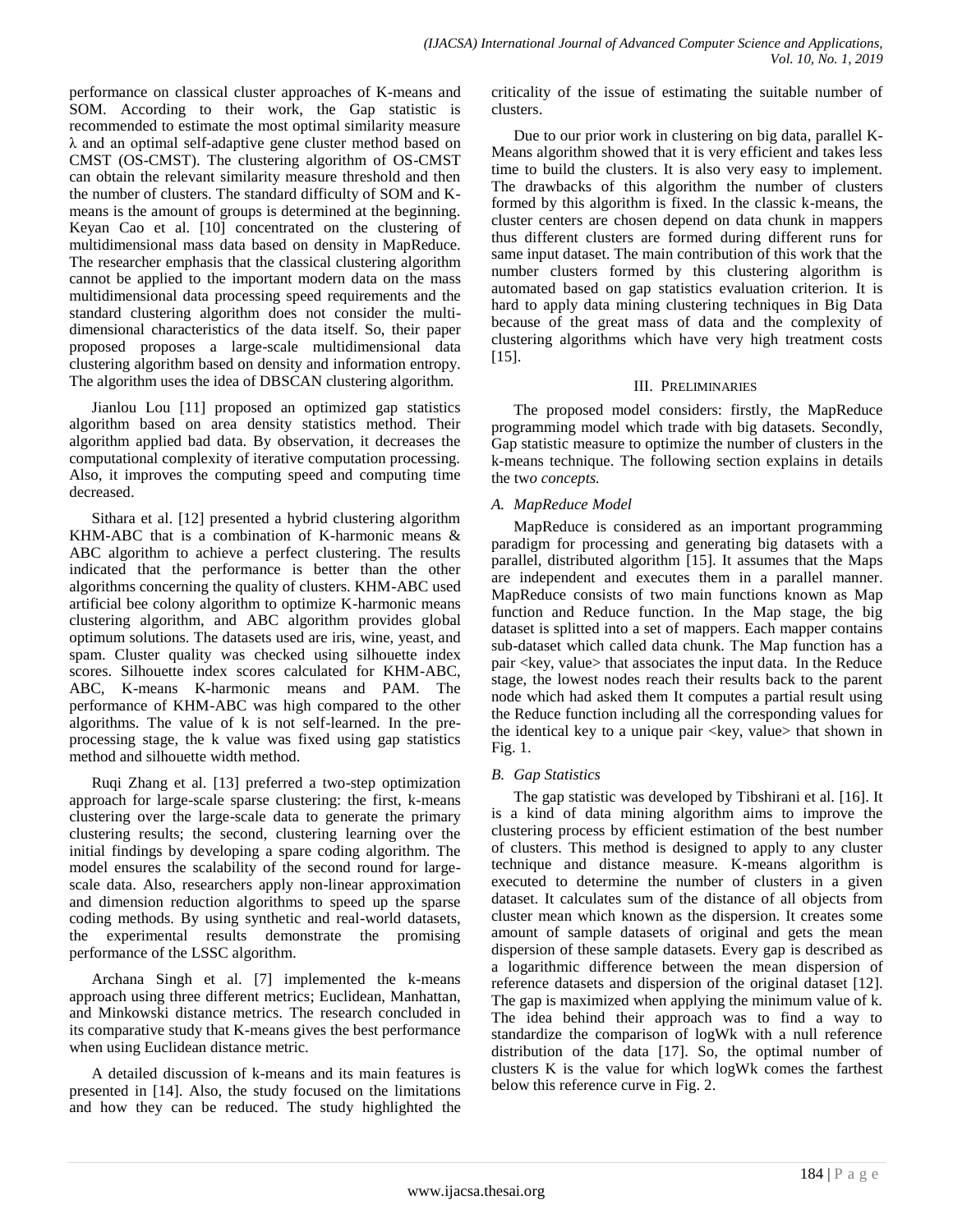

Fig. 1. The MapReducer Programming Model [5].



Fig. 2. Gap Curve [16].

#### IV. OPTIMIZED CLUSTERING APPROACH

The proposed model consists of three main phases shown in Fig. 3. The portioning phase is the primary phase which deals directly with big data. In this phase, the data is spitted into a set of data chunks according to the available hardware environment. At the end of this phase, the big data is converted to a set of small datasets to be moved to the mapper phase. The mapper phase; it is the second phase. It receives a set of data chunks which is stored in a group of mappers. The main task is done in this phase which is executing the k-means algorithm on each mapper. So, the data chunk is locally clustered using the optimal number of clusters determined by the proposed optimized k-means algorithm. In the third phase; the reducer collects the local key-value pairs produced by each mapper. Then the results are merged to generate a global cluster center. The next sections explain in more details each phase.

### *A. Partitioning Data*

The big input dataset is spited into mappers. Input data chunk is fed to each map function in form of data points.

### *B. Optimized K-Means Clustering Approach*

K-means algorithm is evaluated on every data chunk using different numbers of clusters which ranges from 2 to maximum numbers of clusters. In order to determine the optimal number of clusters on every data, the Gap Statistics clustering evaluation is calculated. First, the distance  $D_K$  is computed by the sum of all Euclidean distance between all data points' pairs in cluster k

$$
D_K = \sum_{x_i \in C_k} \sum_{x_j \in C_k} ||x_i - x_j||^2 = 2n_k \sum_{x_i \in C_k} ||x_i - \mu_k||^2 \tag{1}
$$

Second, Within-cluster is computed by a sum of all squares around the cluster mean.

$$
W_k = \sum_{k=1}^{K} \frac{1}{2n_k} D_k
$$
 (2)

The third step the "estimated gap" statistic is calculated using eq. 3.

$$
Gap_n(k) = E_n^*[log W_k] - log W_k \tag{3}
$$

Where the expected value  $E_n^*[log W_k]$  is determined by Monte Carlo [16] sampling from a reference distribution

| <b>Partitioning</b><br>Data | <b>Mapper Phase</b>  | <b>Reducer Phase</b> |
|-----------------------------|----------------------|----------------------|
| $\cdot$ Split large         | • Optimized K-means  | $\cdot$ Merging &    |
| Dataset                     | Clustering algorithm | Optimization         |

Fig. 3. The Flow Chart of Proposed Approach.

| <b>Input:</b> D dataset is having n data points.                   |
|--------------------------------------------------------------------|
|                                                                    |
| <b>Output:</b> Optimal k clusters Centers and Data Pointes nearest |
| to them                                                            |
| <b>Step 1: In each Mapper</b>                                      |
| Prepare Input Data chunk in the form of n data points              |
| Initialize Max-K-Cluster                                           |
| Step 2: The mapper function finds the optimal K center             |
| among k centers for the input point.                               |
| For each $k=2$ to Max-K-Cluster                                    |
| $Clustered\text{-}Data=K\text{-}means(K)$                          |
| Distance=Compute-Distance (Clustered-Data)                         |
| $Within-cluster =$<br>Compute-Within-Cluster-Distance              |
| (Clustered-Data)                                                   |
| Step 3: Evaluate the optimal number of clusters                    |
| For each number of clusters k,                                     |
| $Gap=Comparses log(W(k))$ with $E^*[log(W(k))]$                    |
| $Optimal$ - $K = Generate$ - $Optimal$ (K, $Gap$ )                 |
| Step 4: Data Clustering using Optimal-K                            |
| Cluster Data into K clusters                                       |
| Clustered-Data $=$ each $k$ center and all data point              |
| which is nearest to it.                                            |

Fig. 4. Mapper Phase Algorithm.

## **Algorithm: Reduce Phase**

**Input:** each k center and all data point which is nearest to it. **Output:** *The reducer phase generates global center using and data points.*

#### **Step 1: Collects Data from all mappers**

K*ey-Center=Collect(*k center, Data-Points)

#### **Step 2: Merging Clusters**

*Clustered-Data=Merge (Key-center, data points) For each K =2 to no cluster Centers Sum= Calculate-Sum( data points) Count= Calculate-Count( data points) Global-K-Center =Calculate-Mean (Sum, Count)* **Step 3: Clustering Data Generation**

*Clustered-Data= generate (Global-K-Center ,all data points)*

Fig. 5. Reduce Phase Algorithm.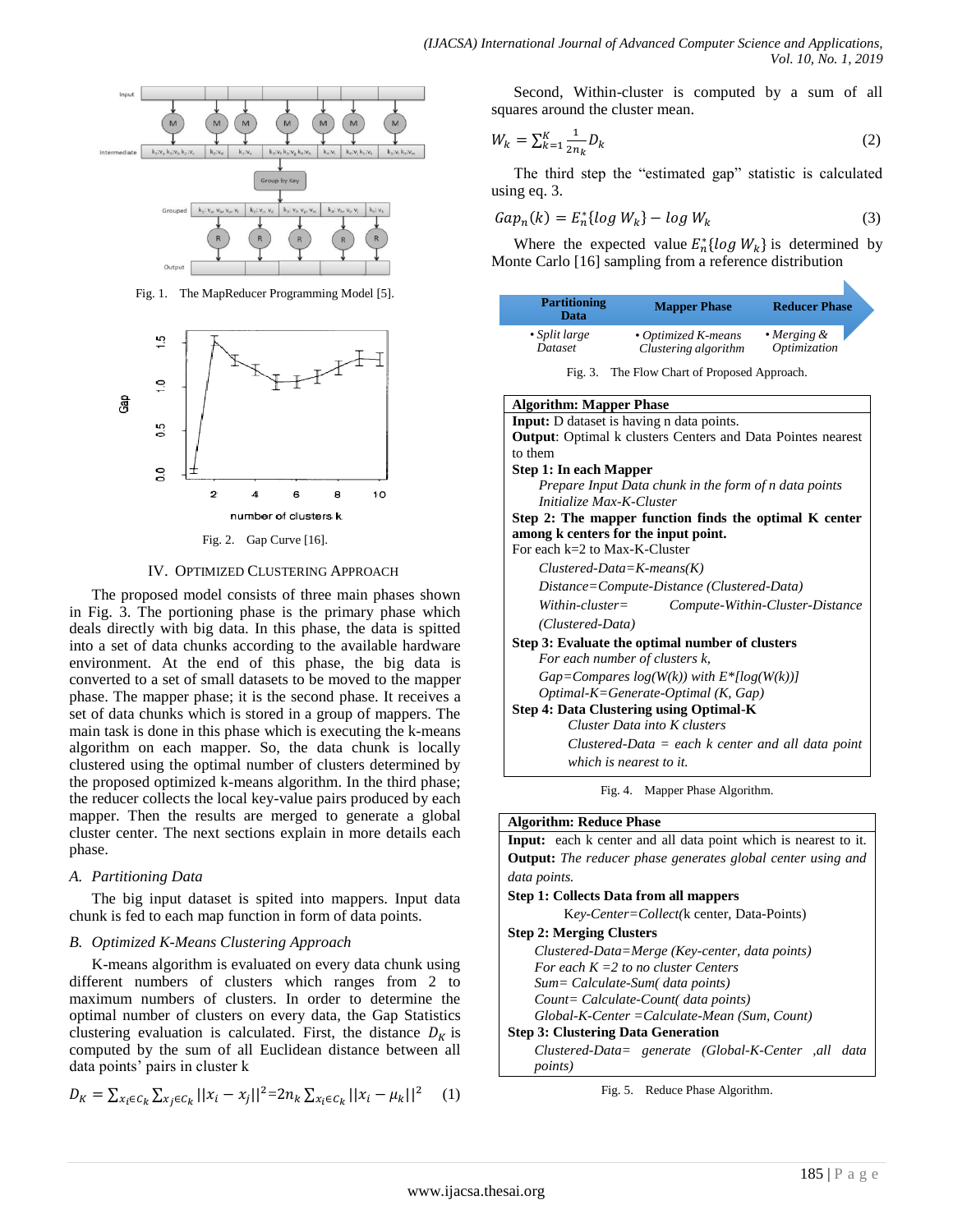Finally, the optimal number of clusters is chosen as the smallest k such that Gap  $(k) \geq$  Gap  $(k+1)$ . The map function finds the nearest center among an optimal k centers which considered as key for the input point. The mapper phase produced  $\langle key, value \rangle$  pairs. The clustering using an optimal number of cluster occurred in the mapper phase which shown in Fig. 4.

## *C. Merging and Optimization*

The output of mappers  $\langle \text{key}, \text{value} \rangle$  where key is local cluster center and value is set of all data point that nearest to this centered is received from mappers. The data points is grouped by key, the center of all clustered data is calculated for each cluster that returned as the global cluster center. Set of clusters are optimized with clusters global center and data points located in it as value. Reduce phase will show in Fig. 5 in detail.

### V. EXPERIMENTAL RESULTS

## *A. Dataset*

In this experiment, four large-scale datasets conducted, available in the UCI repository whose statistics are summarized in the following:

*1) Covtype dataset*: It is consists of 581012 data points for predicting forest cover type about cartographic that received from a known survey called US Geological Survey (USGS) and US Forest Service (USFS) data. Each sample belongs to one of seven classes.

*2) Covtype-2 dataset:* it is similar to Covtype dataset except for a number of classes. Each sample belongs to one of two classes.

*3) Poker dataset:* it contains 1, 025, 010 data points. There are 10 classes in the dataset, each depicting a type of poker hand.

|                                               |  |  |  |  |  |  | 4) <i>Poker-2 dataset</i> : it is similar to Poker Dataset except |  |
|-----------------------------------------------|--|--|--|--|--|--|-------------------------------------------------------------------|--|
| for the number of the class which is 2 class. |  |  |  |  |  |  |                                                                   |  |

## *B. Experiments Evaluation Metrics*

The Optimized model evaluates the clustering quality of the proposed model using accuracy and time has been taken in the processing. The speed up measurement is presented to evaluate the time performance.

*1) Accuracy (Chen and Cai2011)*: Accuracy is the first reasonable evaluation measurement. The accuracy of an analysis is how close a result comes to the actual value. Accuracy used to estimate the performance of the proposed approach. A larger Accuracy value indicates better clustering performance. The accuracy is defined as:

$$
Accuracy = \frac{\text{true positives value} + \text{true negatives value}}{\text{true positives value} + \text{true negatives value} + \text{false positives value}}
$$

*2) Time taken*: The second metric is the time that consumed in the execution. It is recorded in seconds. Due the various conuration, the execution time would be different from machine to another.

*3) Speed up*: It is a number that holds the corresponding performance of two methods processing the same issue. Also, it is the increase in speed of execution of a task performed on two similar structures with various sources. The speed up measure had used to assess the performance of the proposed approach, where Tc is the execution time on current method, and  $T_p$  is the execution time on classical k-means which is calculated as follows:

$$
Speedup = \frac{T_c}{Tp}
$$

| <b>Datasets</b><br><b>Methods</b> | Covtype | Covtype-2 | Poker  | Poker-2 |
|-----------------------------------|---------|-----------|--------|---------|
| <b>Basic K-means</b>              | 56.72%  | 62.10%    | 62.67% | 63.20%  |
| K-means & Fuzzy Gaussian          | 62.10%  | 75.59%    | 63.39% | 73.39%  |
| <b>Optimized K-means</b>          | 67.59%  | 76.30%    | 72.10% | 75.30%  |

TABLE I. ACCURACY RESULTS FOR FOUR DATASETS

| Data sets<br><b>Methods</b> | Time / Speed up | Covtype   | Covtype-2 | Poker     | Poker-2   |
|-----------------------------|-----------------|-----------|-----------|-----------|-----------|
| k-means                     | Time            | 840.39    | 784.862   | 701.66    | 725.34    |
|                             | Speed up        | $1\times$ | $1\times$ | $1\times$ | $1\times$ |
| K-means & Fuzzy Gaussian    | Time            | 935.0529  | 948.2365  | 831.4306  | 831.4306  |
|                             | Speed up        | 0.89x     | 0.82x     | 0.84x     | 0.87x     |
| <b>Optimized K-means</b>    | Time            | 490.17    | 709.06    | 325.12    | 680.21    |
|                             | Speed up        | 1.71x     | 1.1x      | 2.15x     | 1.06x     |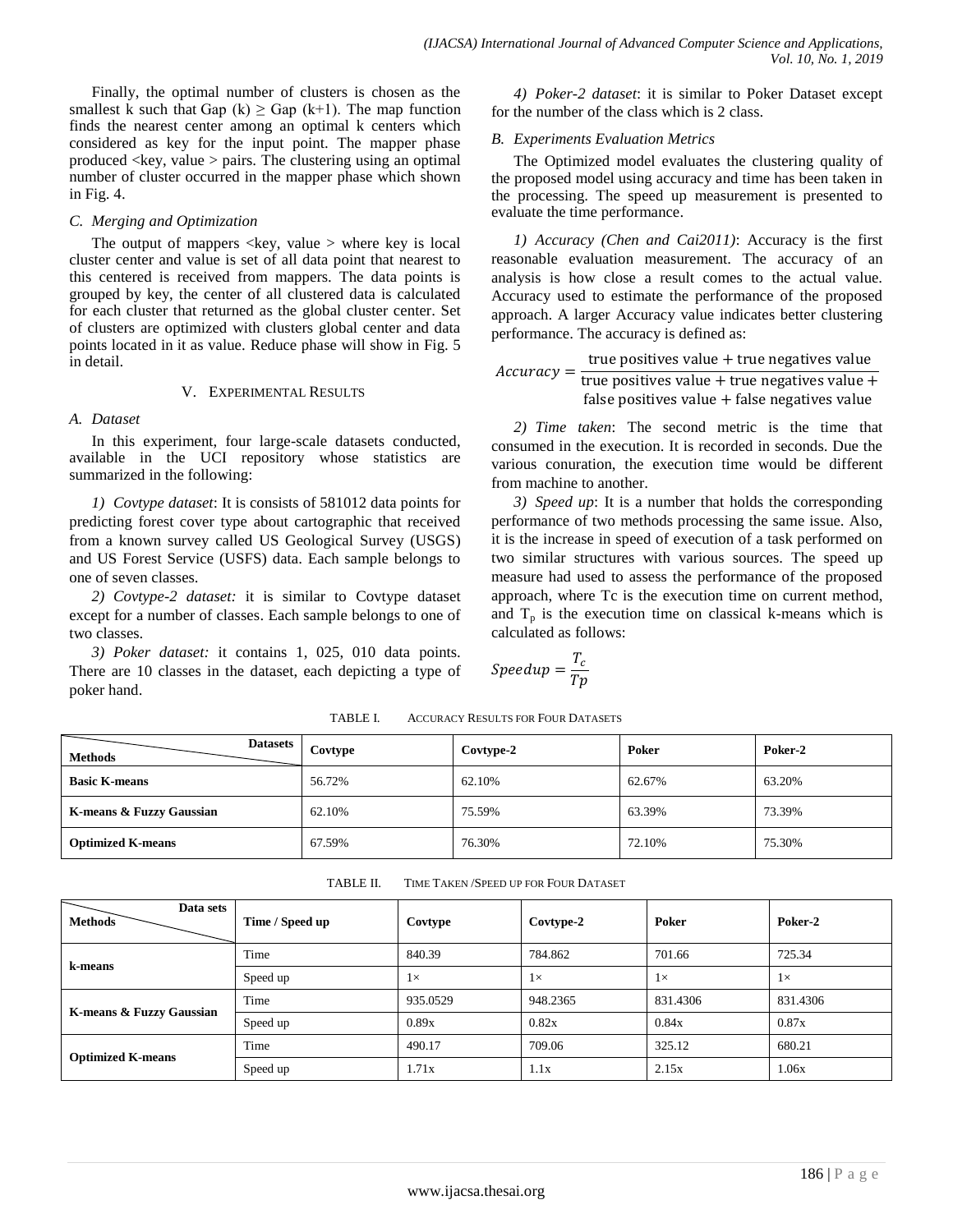## *C. Results*

In this section, the experiment's results display the evaluation of the proposed approach. The tests have been designed to contrast the results of the successive version about the big data versions of the algorithm. The experiments applied three methods, and compared them to examine the optimized K-means. The features of these methods are provided below

*1) Basic k-means*: The k-means clustering algorithm utilizes the Euclidean distance to calculate the similarities among instances. It can be seen as a baseline method. Both adaptive algorithm and iterative algorithm exist for the traditional k-means clustering. It needs to assume that the number of clusters is determined a priori.

*2) K-means & fuzzy Gaussian*: It is a parallel large-scale clustering approach based on Fuzzy Gaussian membership. It is based on the MapReduce programming model. All object relates to each cluster according to its degree. The degree is based on the probability of the instance which generated from each cluster's (multivariate) normal distribution.

*3) Optimized k-means*: It is the proposed approach, optimizing method to determine the optimal K according to a dataset. It is based on the gap statistics algorithm.

*a) Accuracy*: The methods which applied the four datasets are recorded the accuracy results in Table 1 which showed a comparison among Basic K-means, K-means & Fuzzy Gaussian, and Optimized K-mean**s**. By observation, several interesting points as follows:

- The proposed approach outperforms the classical kmeans by 10.9%, 14.2% when applied on Covtype, Covtype2 by respectively. While the Poker, Poker2 achieve 9.4%, 12.1%.
- K-means is applied to four datasets. By observation, Optimized K-means outperformed of the other method. It achieves the best result in Covtype-2 due to reducing the number of classes.
- By comparing between K-means & Fuzzy Gaussian and Optimized K-means, the accuracy of Covtype-2 and Poker-2 is a very low enhancement, because of the number of the cluster label is only two classes.

*b) Time taken*: According to big data size, the time taken is a critical metric. Table 2 shows the running time of all the methods on four datasets. Among the comparisons, there are some useful points as follows:

- K-means & Fuzzy Gaussian is the highest time taken, but it records a good accuracy compared by Basic Kmeans.
- Optimized K-means outperformed on the other methods, it takes less time in execution,
- By observation, Covtype & Poker datasets take the lowest time when applying Optimized K-means, against Covtype-2 & Poker-2. The main reason due to the number of cluster label of them.

#### VI. CONCLUSIONS

Clustering techniques are the process of grouping objects that belong to the corresponding class. Related objects are grouped into one cluster, and different objects are arranged in another cluster. Many applications used clustering analysis in like data analysis, pattern recognition, and market research. Kmeans clustering is extremely fast, robust & easily understandable and manageable to implement. It gets many clusters (K) as input from the user. The user can indicate the suitable number of clusters by running a lot of experiments. Each instance is allocated to its nearest centroid, then the set of centroids is updated as the centers of mass of the instances attached to the same centroid in the previous step. So, the main problem in the K-means algorithm is fixing the number of clusters in advance. Specifically, when trade with big data it causes a critical challenge according to the data size and execution time Then compare several different clustering of the data and focus the optimal one which improves the accuracy and consume the time. Therefore, the optimized kmeans proposed a model which can calculate the optimal number of clusters. It consumes time and can record the best accuracy.

#### **REFERENCES**

- [1] Feng Chen, Pan Deng, Jiafu Wan, Daqiang Zhang, Athanasios V. Vasilakos, Xiaohui Rong, "Data Mining for the Internet of Things: Literature Review and Challenges", International Journal of Distributed Sensor Networks, Vol. 11, No.8, 2015.
- [2] Divya Pandove,Dr. Shivani Goel, "A Comprehensive Study on Clustering Approaches for Big Data Mining", IEEE SPONSORED 2ND INTERNATIONAL CONFERENCE ON ELECTRONICS AND COMMUNICATION SYSTEM (ICECS), 2015.
- [3] Barkha Narang, Poonam Verma, Priya Kochar, "Application based, advantageous K-means Clustering Algorithm in Data Mining – A Review", International Journal of Latest Trends in Engineering and Technology (IJLTET), Vol 7, No. 2, 2016.
- [4] M. Emre Celebi, Hassan A. Kingravi, Patricio A. Vela, "A comparative study of efficient initialization methods for the k-means clustering algorithm", Vol. 40, No. 1, pp. 200-210, 2013.
- [5] Sergio Ramírez-Gallego, Alberto Fernández, Salvador García, Min Chen, Francisco Herrera, "Big Data: Tutorial and guidelines on information and process fusion for analytics algorithms with MapReduce", Information Fusion, Vol. 42, pp.51-61, 2018.
- [6] Shruti Aggarwa, Parminder Singh, "Comparative Study of Various Enhanced K-Means Clustering Algorithms", International Journal of Computer Science and technology (IJCST), Vol. 5, No. 1, 2014.
- [7] Archana Singh, Avantika Yadav, Ajay Rana, "K-means with Three different Distance Metrics", International Journal of Computer Applications, Vol. 67, No.10, 2013.
- [8] Anil K. Jain, "Data clustering: 50 years beyond K-means", pattern recognition letters, Vol. 31, No.8, pp. 651-666, Elsevier Publisher, 2010.
- [9] Lu Xin-guo Lin Ya-ping Li Xiao-long Yi Ye-qing Cai li-jun Wang Haijun, "Gene Cluster Algorithm Based on Most Similarity Tree", Proceedings of the Eighth International Conference on High-Performance Computing, 2005.
- [10] Keyan Cao, Ibrahiem Musa, Jiadi Liu, "An Adaptive Density Clustering Algorithm for Massive Data", 13th International Conference on Natural Computation, Fuzzy Systems and Knowledge Discovery (ICNC-FSKD), pp. 1700-1707, IEEE, 2017.
- [11] Lou Jianlou, Jizhe Xiao, Hongjian Zheng, and Zhaoyang Qu., "Application of Optimized GSA Algorithm on Bad-data Detection of Electric Power Dispatching System", Advanced Science and Technology Letters (AST 2017), Vol.143, pp.169-175, 2017.